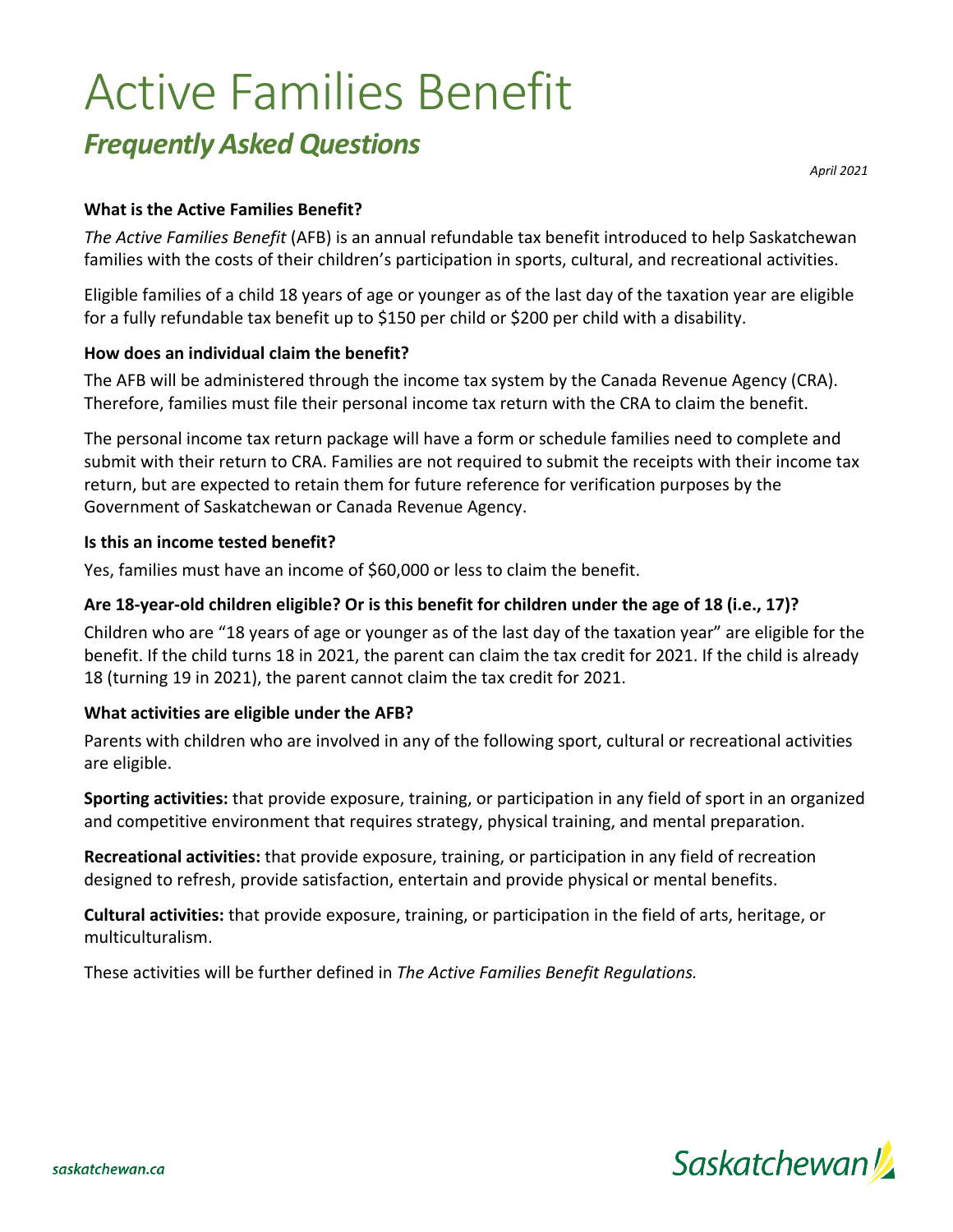#### **What are the program criteria eligible for the AFB?**

Eligible programs are the ones that:

- are offered by a service provider located in Saskatchewan;
- involve instruction and supervision by the service provider;
- require registration with the service provider and the payment of a registration fee or membership fee in order for a child to participate; and
- the eligible activities will be further defined in *The Active Families Benefit Regulations.*

# **What kinds of programs are not eligible?**

Programs that are part of a school's curriculum or part of activities that take place in a child care are not eligible for the AFB. Attending major sporting events, watching football games or movies, or family recreational events are not eligible.

Programs offered by family members are also not eligible.

Ineligible activities will be further defined in *The Active Families Benefit Regulations.*

# **Is the cost of equipment or uniforms covered by the program?**

No, a registration fee or membership fee is the only eligible expense.

## **Can this program help to cover the costs of equipment used for unstructured activities, such as cross country skiing?**

Unfortunately, not at this time.

# **My daughter takes violin lessons once a week. There is no formal registration required for lessons. Can I still claim these costs?**

Yes.

Even though there is no formal registration process, you are still registering your child with her instructor for the lessons; therefore, the fees you pay to your daughter's violin instructor may be claimed, provided you have a receipt issued by your daughter's instructor.

#### **Does an out-of-province activity, like a music camp in Alberta, qualify for the AFB?**

It depends on whether the service provider is based in Saskatchewan or Alberta. The AFB only supports programs provided by Saskatchewan service providers. Any out-of-province activities provided by a non-Saskatchewan service provider are not eligible.

If the music camp is provided by a Saskatchewan service provider but takes place in Alberta, and still meets the program criteria listed above, the activity is eligible under the AFB.

#### **Would family membership fees be eligible?**

Yes.

The portion of the fee related to the child's participation is eligible. The service provider may divide the portion of the fee related to the child's activities from the family membership.